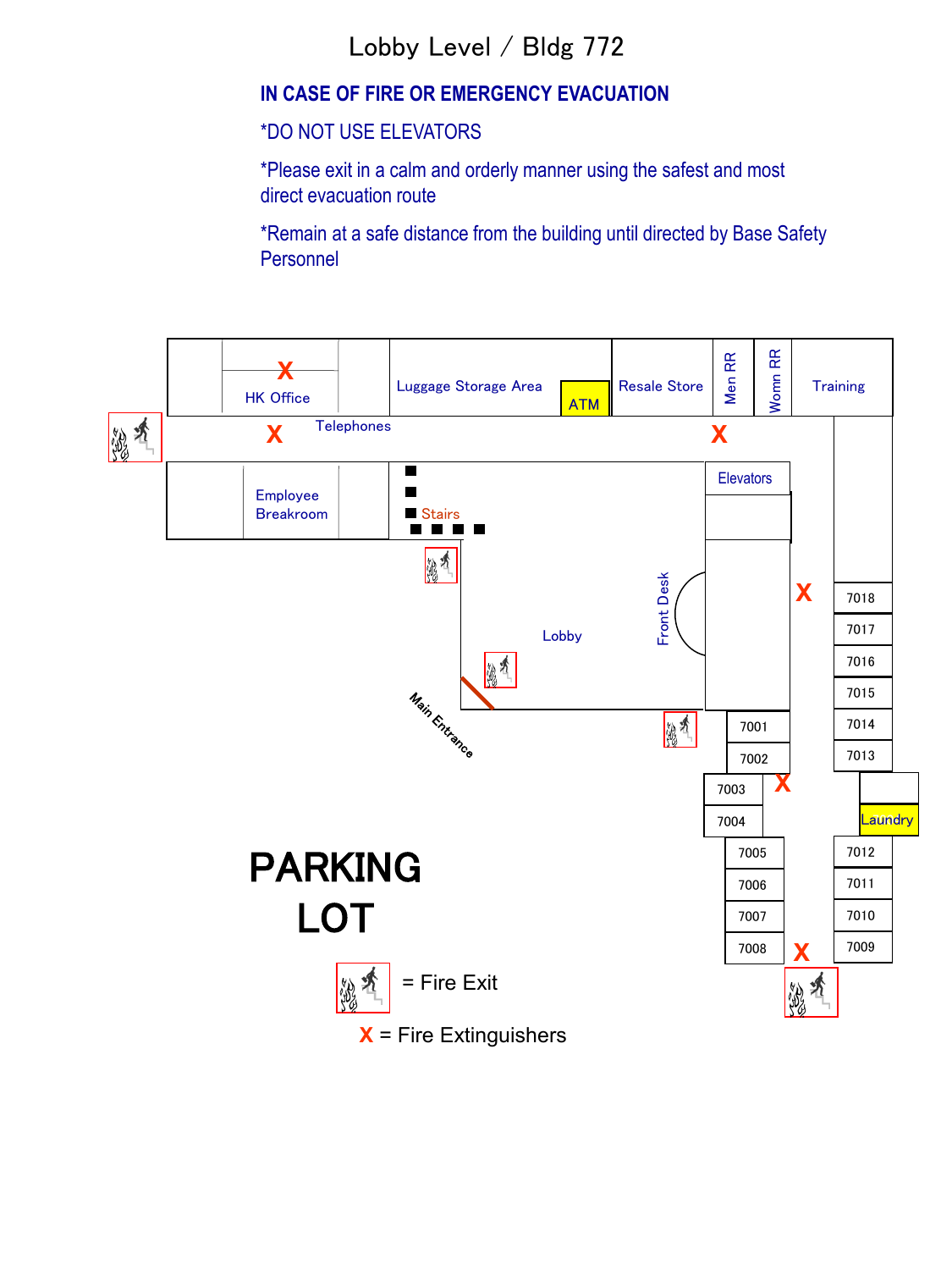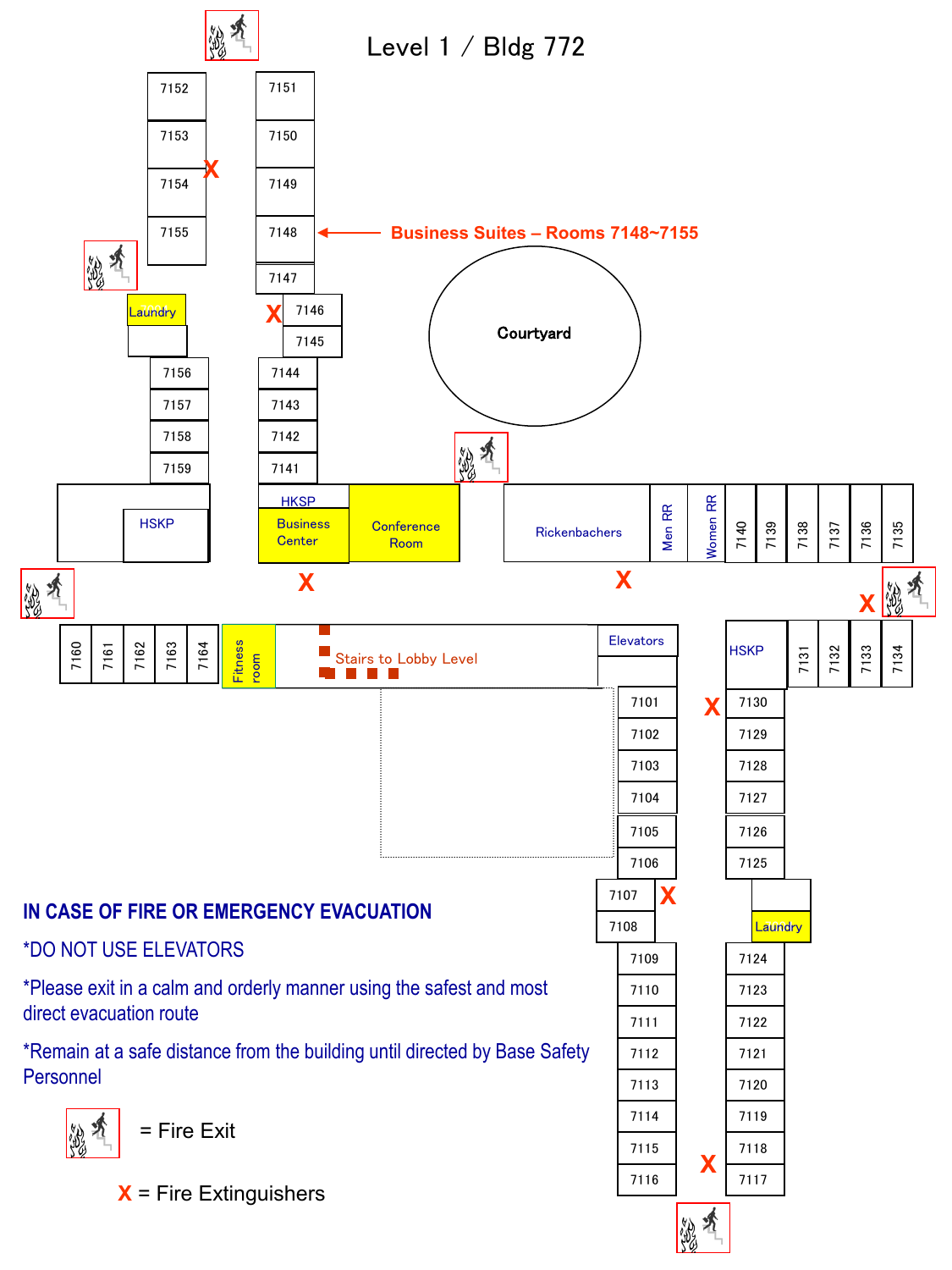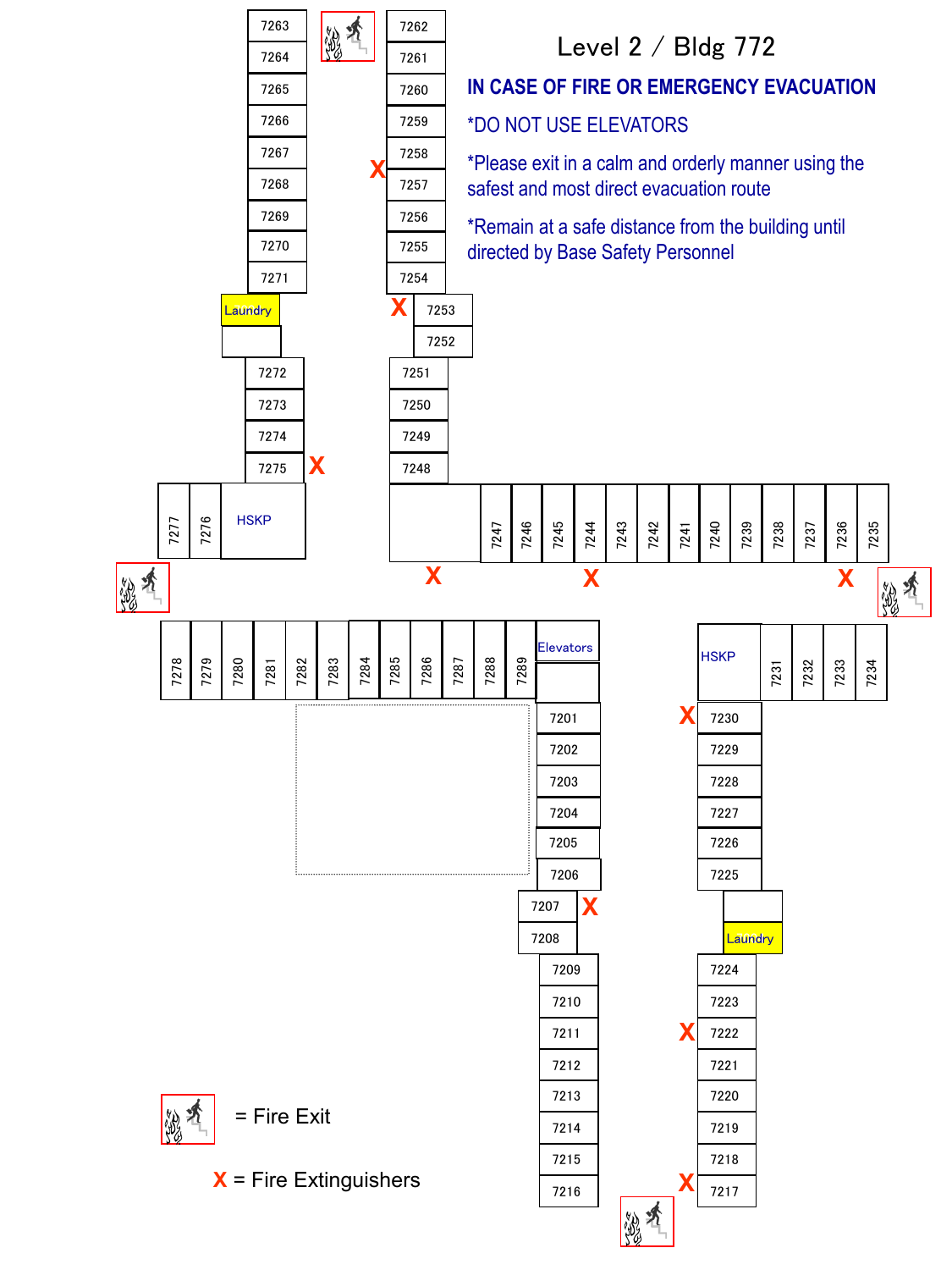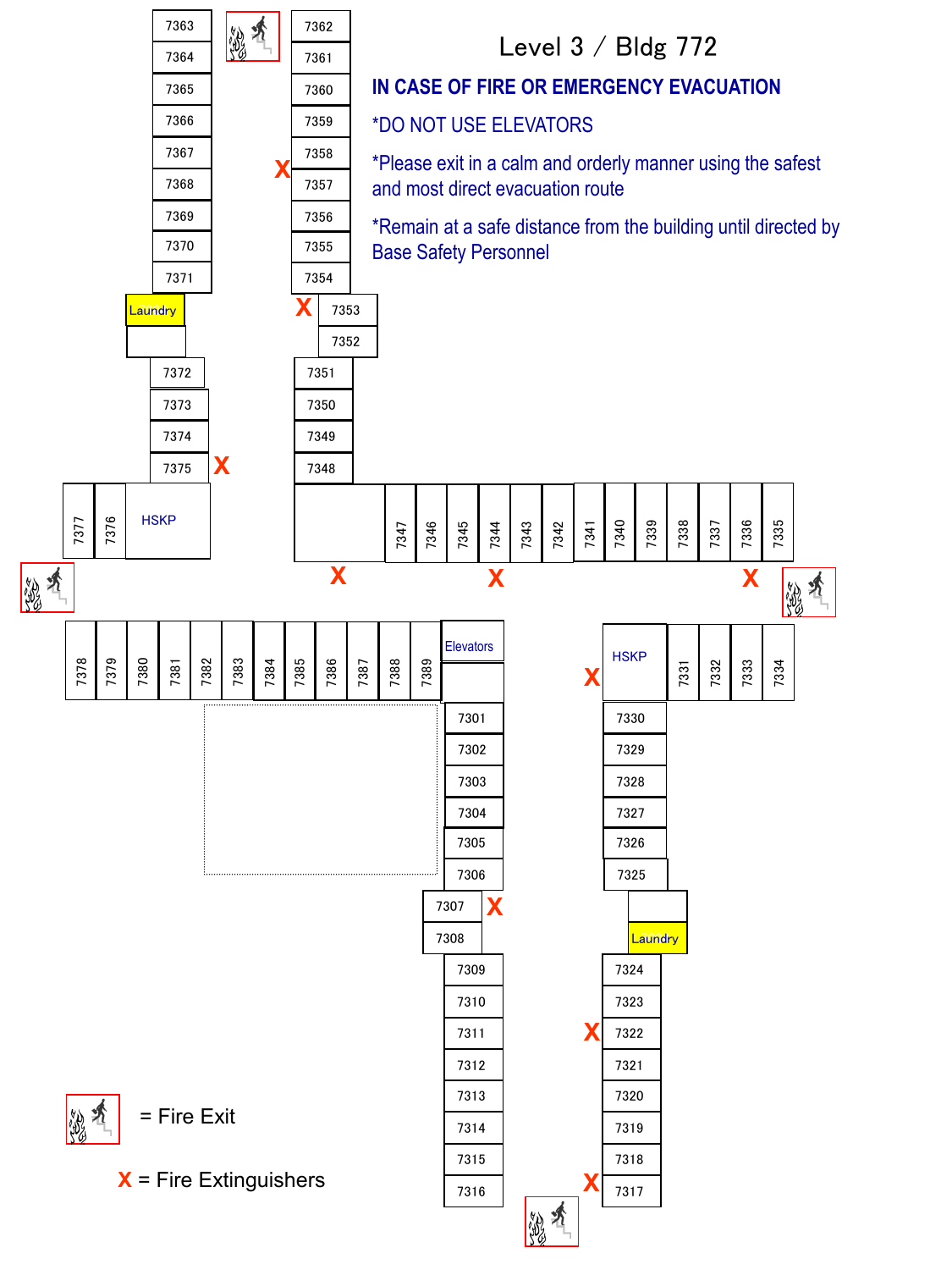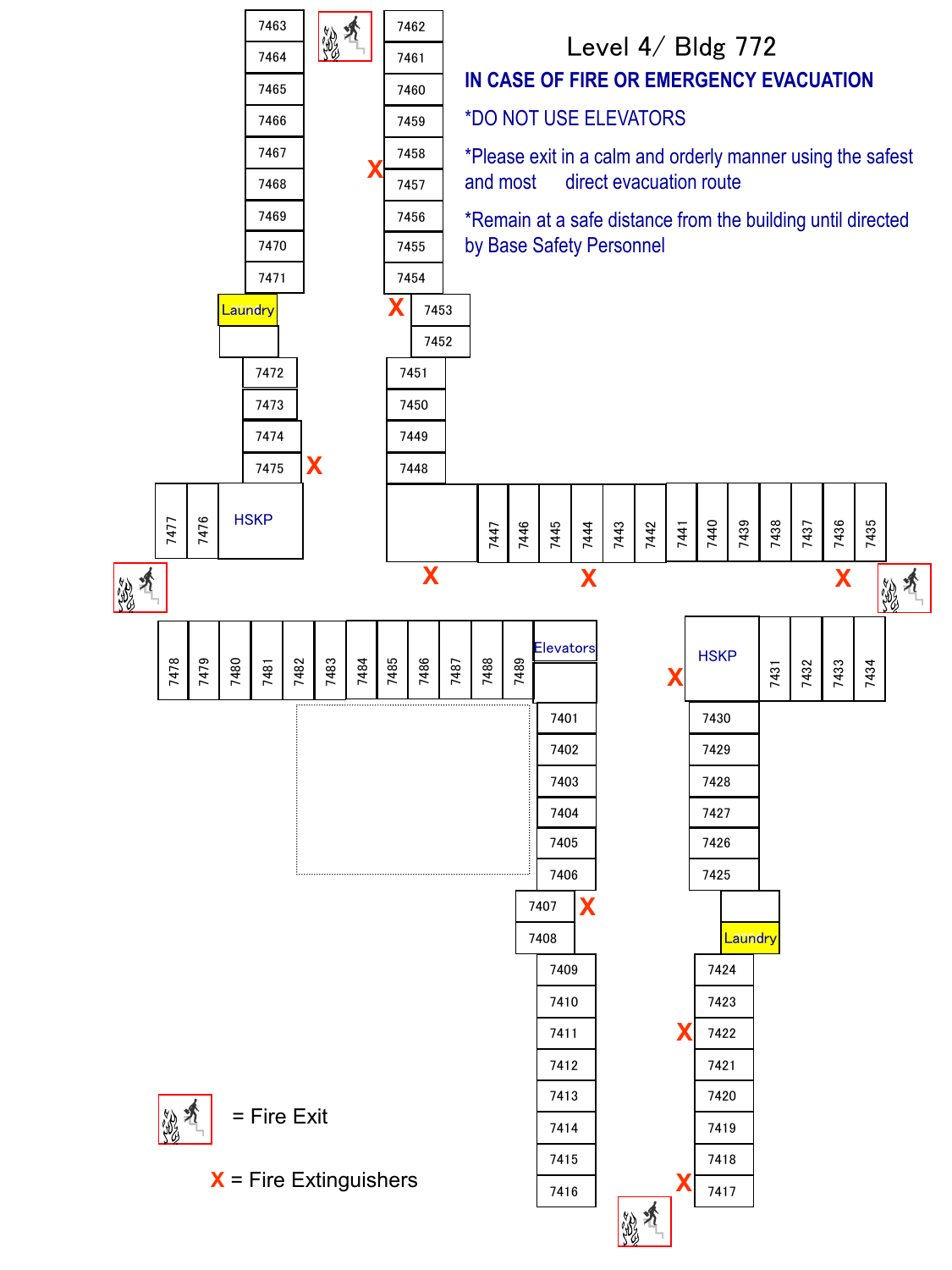### **IN CASE OF FIRE OR EMERGENCY EVACUATION**

\*Please exit in a calm and orderly manner using the safest and most direct evacuation route

\*Remain at a safe distance from the building until directed by Base Safety Personnel



# PARKING LOT

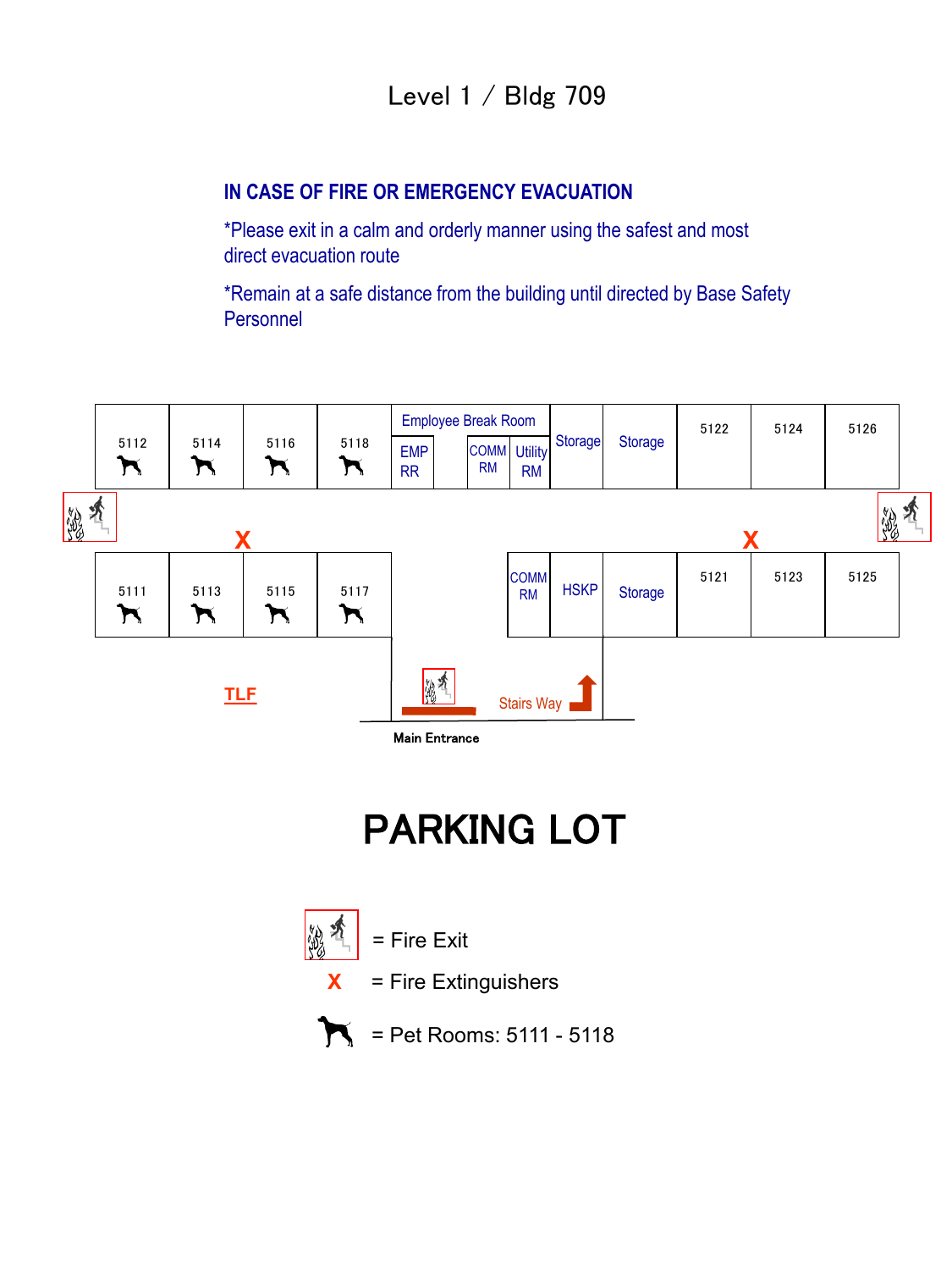## Level 2 / Bldg 709

### **IN CASE OF FIRE OR EMERGENCY EVACUATION**

\*Please exit in a calm and orderly manner using the safest and most direct evacuation route

\*Remain at a safe distance from the building until directed by Base Safety Personnel